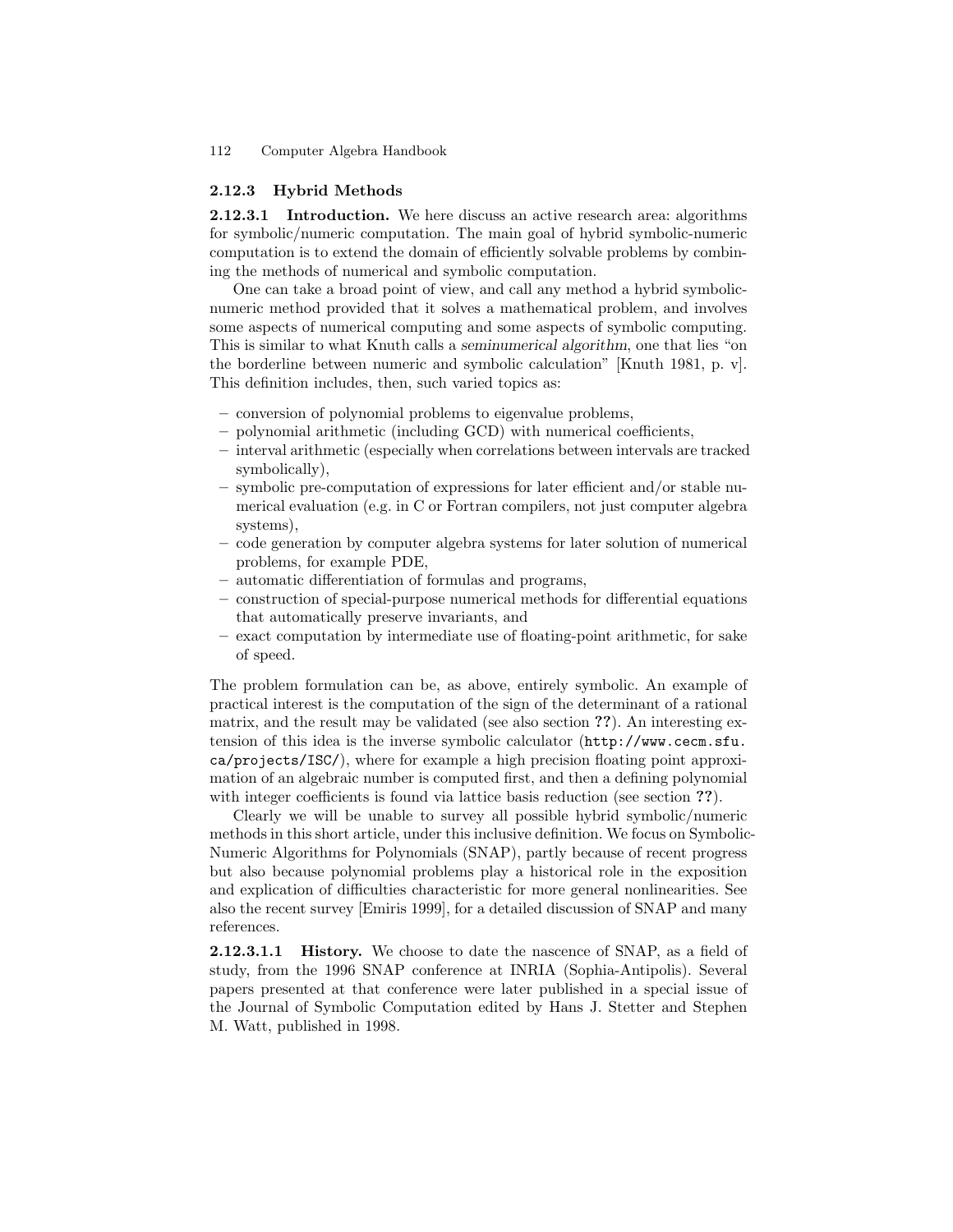One can find papers relevant to the SNAP field that appeared earlier than this conference. Some examples are [Kharitononv 1979; Kaltofen 1985; Schönhage 1985; Auzinger and Stetter 1988; Corless et al. 1995]. Many other papers have shown that certain algorithms for problems with exact data are unstable for problems with approximate data. Perhaps the best known of these is the Chauvenetprize paper by Wilkinson [Wilkinson 1984], which shows very clearly that computing the characteristic polynomial and then finding its roots is not a stable method to find the eigenvalues of a matrix. This can be used to show the wellknown result that trying to find the roots of a multivariate system by first using the Buchberger algorithm to compute a lexicographic-ordered Gröbner basis is, when implemented in floating-point arithmetic, unstable for approximate polynomials. To see this, simply consider the eigenproblem  $Ax = \lambda x$  with the normalization  $x_1^2 + x_2^2 + \cdots + x_s^2 = 1$  as an  $s + 1$ -variate polynomial problem of total degree 2. Applying the Buchberger algorithm to this problem with the lexicographic ordering  $x_1 > x_2 > \cdots > x_s > \lambda$ , we see that the resulting Gröbner basis will contain the characteristic polynomial of A as its first element. Therefore, by the result of Wilkinson described above, this approach is numerically unstable as a method of finding roots.

## 2.12.3.2 Definitions and Techniques.

2.12.3.2.1 Continuity. One of the most important ideas in symbolic-numeric computation is the mathematical notion of continuity. Pure symbolic computation in algebraic domains does not concern itself with continuity or the lack thereof, and this is one of the main differences between pure symbolic computation and symbolic-numeric computation. Continuity is also important for pure symbolic computation with the elementary functions of analysis and for problems with parameters, but this has heretofore received less attention in the computer algebra community than the important algebraic aspects of such computation. But, in using numerical computation, we are forced to confront the issue. The solutions of many problems in this area are discontinuous with respect to changes in the data. It follows that applying exact methods to problems with approximate data does not always approximate the desired result. A key aspect of all symbolic-numeric methods and SNAP in particular is to define well-posed problems that may be solved by any mathematical method.

2.12.3.2.2 Approximate Polynomials. An important idea of this framework for computer algebraists working with polynomials, superficially similar to an idea from the field of interval arithmetic (see section ??), is the notion of an approximate polynomial. An approximate polynomial is a polynomial with inexactly-known coefficients. More formally, consider the space of polynomials  $\mathbb{R}[x]$  (or  $\mathbb{C}[x]$ ), together with a metric  $d(f,g)$  giving a "distance" from the polynomial f to the polynomial g. Usually we assume that the metric  $d(f, g)$ is given by some norm  $d(f, g) = ||f - g||$ . In Section 2.12.3.2.5 we take norms up further. Given some polynomial  $f_0$  and scalar  $\varepsilon > 0$ , define a polynomial ε-neighbourhood  $N_{f_0,\varepsilon} \subset \mathbb{R}[x]$  (or  $\mathbb{C}[x]$ ) as the set  $N_{f_0,\varepsilon} = \{f : d(f,f_0) \leq \varepsilon\}.$ Later we generalize this to allow a vector of tolerances, some of which can be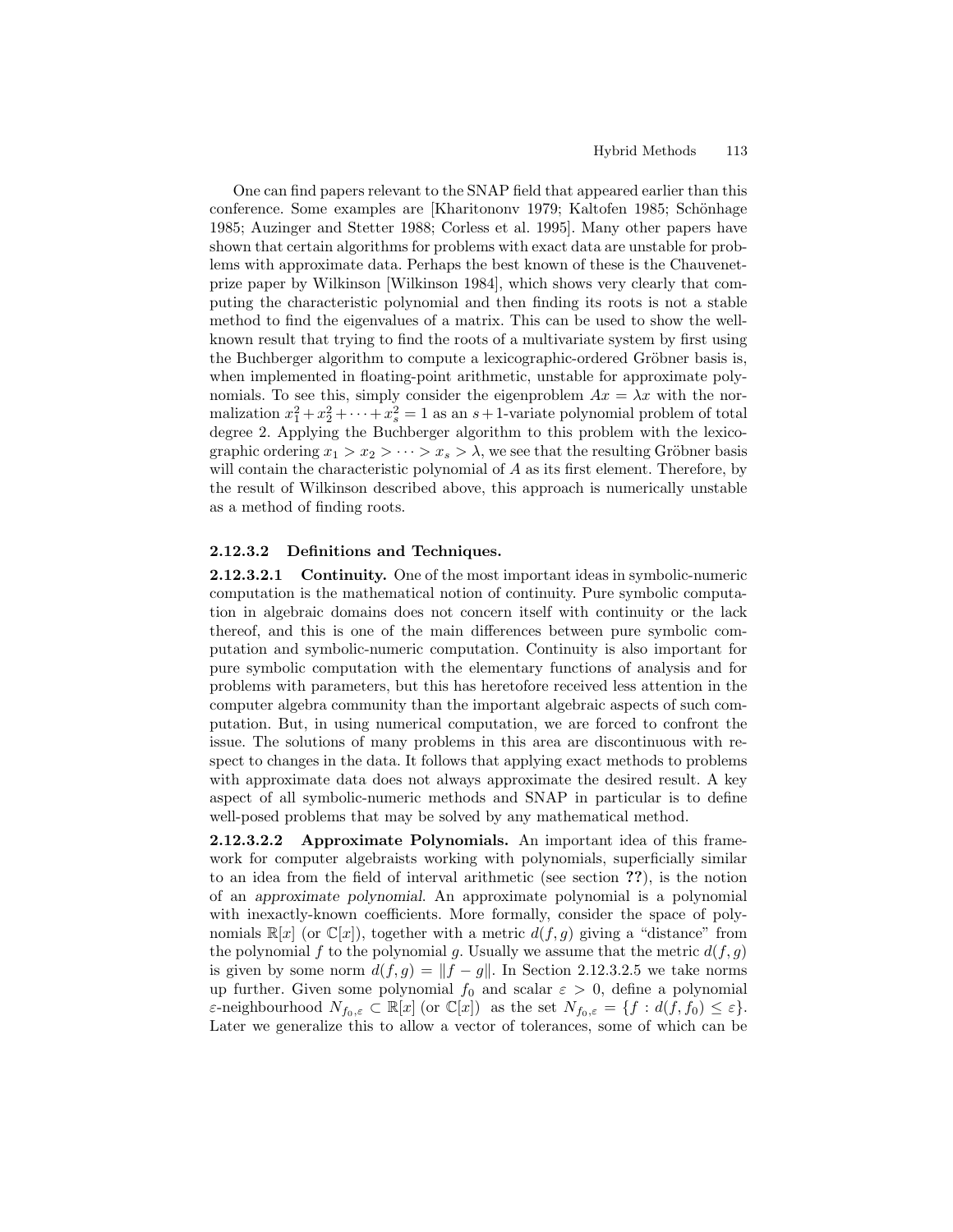zero. Every member of an  $\varepsilon$ -neighbourhood is considered indistinguishable as an approximate polynomial. This membership is not an equivalence relation, in general. Therefore we see that the notion of approximate polynomial is tied to  $\varepsilon$  and to the given polynomial  $f_0$ . The multivariate generalization is straightforward.

The reason this idea is important is that in some problem contexts, any exact solution to an approximate polynomial problem (relative to the originally stated problem  $P(f_0)$  is precisely as useful as an exact solution to  $P(f_0)$  itself; moreover, solution of the approximate problem may be more efficient.

One context where approximate polynomials are used is as an intermediate stage in the solution of exact problems, for example by embedding an exact problem into an approximate framework in order to take advantage of any existing fast (e.g. iterative) algorithms for approximate solution in the approximate domain; one then has to ensure that the final answer is then transferable back to the desired exact answer. One example of this kind of problem is the search for a certified sign of the determinant of a matrix [Clarkson 1992; Brönnimann, H. and Yvinec, M. 2000]. Another context is the solution of a discontinuous problem known to be singular but given with imprecise inputs, say floating point coefficients. An example here is the problem of computing the rank of a matrix. Clearly, an infinitesimal perturbation can change the rank, because the rank of a matrix is a discontinuous function of the entries of a matrix, so one may need to consider the set of approximate matrices in an  $\varepsilon$ -neighbourhood.

2.12.3.2.3 Metrics and Norms. Another important aspect of this framework is that the choice of metric is crucial to the success (and applicability) of the algorithm. Most of the algorithms developed so far have concentrated on metrics derived from the simple norms, for instance, (weighted) 2 norms of the coefficients, so  $||f||^2 = \sum_{k=0}^{n} w_k f_k^* f_k$  (where the  $f_k$  are the coefficients of f in some basis, usually the monomial basis and  $w_k$  are non-negative weights); the 1-norm; or the max (infinity, component-wise) norm. In Chebychev's and Solotareff's approximation problems (their problems seek nearby polynomials of lower degrees), the distance between two univariate complex polynomials is measured by the maximum difference of values on the unit interval:  $d(f, g) = \max\{|f(a) - g(a)| : -1 \le a \le 1\}.$  This is the infinity norm, considered as a function norm, not a coefficient norm, on the interval  $[-1, 1]$ . We do not use the symbol  $\|\cdot\|_{\infty}$  for this because of the possibility of confusion with the corresponding coefficient norm  $||p||_{\infty} = \max\{|p_k|, 0 \leq k \leq \deg p\}$ . Victor Ya. Pan (see below) uses the "spectral metric"  $d(f, g) = \max_i \min_j |\rho_i - \sigma_j|$ , where the  $\rho_k$ and  $\sigma_k$  are the roots of f and g respectively (the case where deg f is not the same as deg g needs more care).

Finally, the choice of representation for  $f$  plays a role. We consider  $f$  fundamentally as a function  $f: \mathbb{R}^s \to \mathbb{R}$  (or  $\mathbb{C}^s \to \mathbb{C}$ ). Many norms can be understood better in this fashion. For example, by Parseval's identity, the 2-norm of the vector of coefficients of a univariate polynomial  $f$  is also the integral norm

$$
||f||_2^2 = \frac{1}{2\pi} \int_C \overline{f(z)} f(z) dz
$$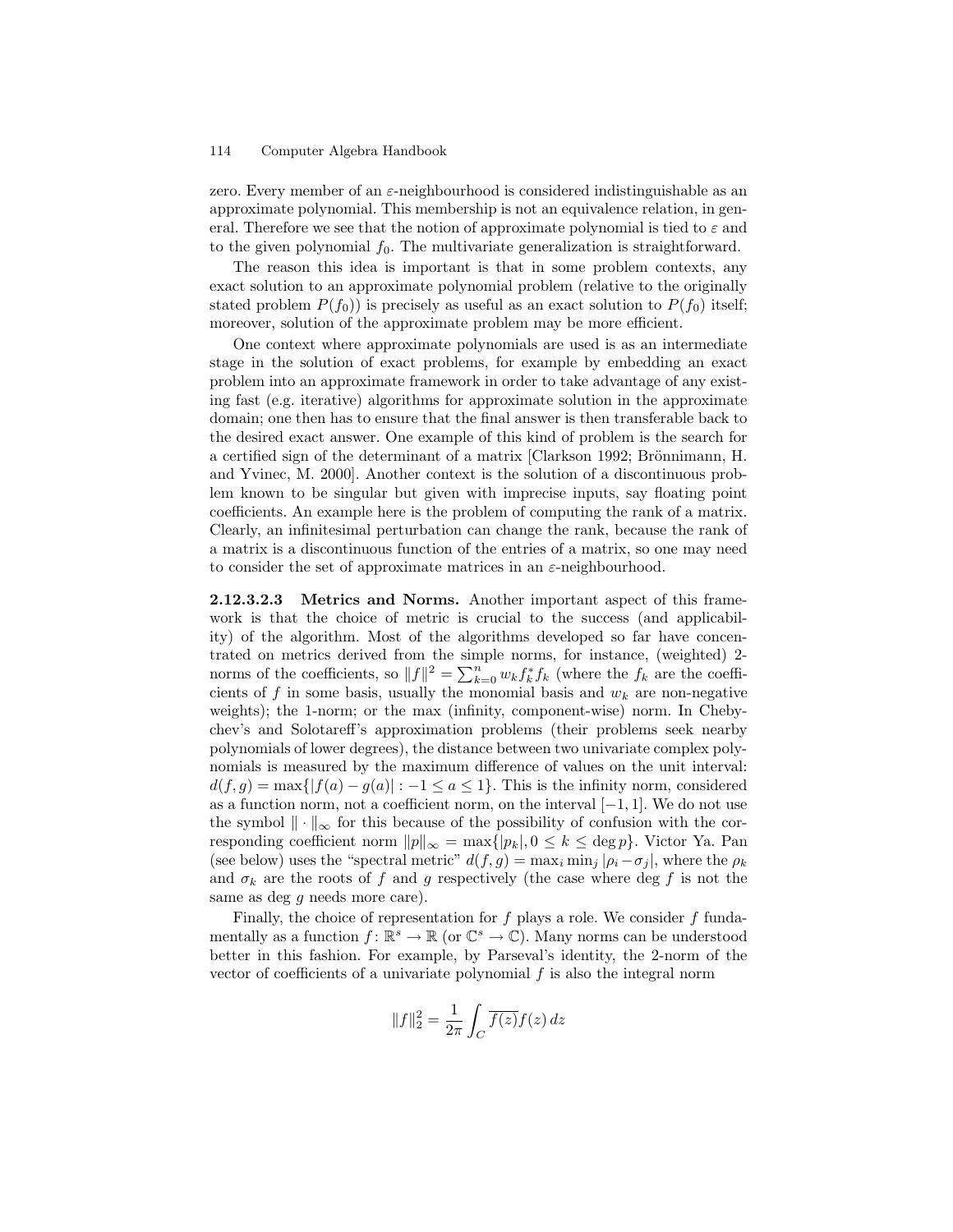where C is the unit circle in  $\mathbb C$ . Therefore the size of f in the unit disk determines (and is determined by) the size of the 2-norm of the vector of coefficients of  $f$ . This shows clearly that the location of the origin and the scaling of the variable  $z$ (sometimes, but not always, at liberty in applications) matters to the algorithms that we will discuss here. Note that translating z to  $z + a$  is ill-conditioned, amplifying errors in the coefficients by as much as  $(1+|a|)^n$ , where *n* is the degree of f. Further, relative errors may be infinitely amplified [Corless et al. 1999]. This corresponds to loss of sparsity in the symbolic context and is thus to be avoided both symbolically and numerically.

2.12.3.2.4 Conditioning and Posedness. We now define some terms, commonly used in numerical analysis, that we find useful in this context. We follow standard usage in numerical analysis and say that a problem is well-posed if it has a unique solution that depends continuously on the problem parameters; a problem is ill-posed otherwise. Typically, in the SNAP context, a problem will be ill-posed not because of lack of existence or uniqueness, but rather because an important characteristic (such as rank, or degree of the GCD) fails to be continuously dependent on the problem parameters. We call the norm of the difference between a computed solution f and the true, exact solution  $f_{\text{true}}$  the forward error  $||f - f_{true}||$ . We call the difference between the problem that the computed f solves, and the problem that we originally wished to solve, the residual; we call the norm of the residual the backward error. For example, the backward error corresponding to the computed solution x of a linear system  $Ax = b$  is the norm of the residual<sup>1</sup>  $||r|| = ||b - Ax||$ . Similarly, a residual (backward error) in the problem of finding the GCD of two approximate polynomials  $f$  and  $q$  is a set  $(\Delta f, \Delta q)$  ( $\|(\Delta f, \Delta q)\|$ ) of perturbations to f and g that allows us to write the GCD as  $h = s(f + \Delta f) + t(g + \Delta g)$ . Such residuals may not be unique.

We call any linear measure of the asymptotic sensitivity of our stated problem to changes in its input arguments a structured condition number of the problem [Turing 1948; Higham 1996]. We emphasize that this linear measure does not help us to understand the effects of large changes in the data. We have, for small enough changes, that the forward error is roughly equal to the structured condition number times the backward error; but more to the point, the structured condition number measures the sensitivity of the problem to changes in its data.

The definition of structure that we are using is as follows. A problem that depends on more parameters and for which there exists a substitution for the parameters by functions in fewer parameters is more structured. For example, an  $n \times n$  matrix whose entries depend only on  $O(n)$  independent parameters has more structure than a general  $n \times n$  matrix. The condition number of the structured problem is by the chain rule for differentiation equal to the product of the condition number of the unstructured problem times the condition number for the substitution, which is often less.

 $1$  Note that already here the deformation has a structure: the matrix  $A$  is taken exactly, while the vector  $b$  is approximate, as in the problem of least squares. The structured backward error for an approximate matrix can also be analyzed [Oettli and Prager 1964]. The corresponding notion for curve fitting is total least squares.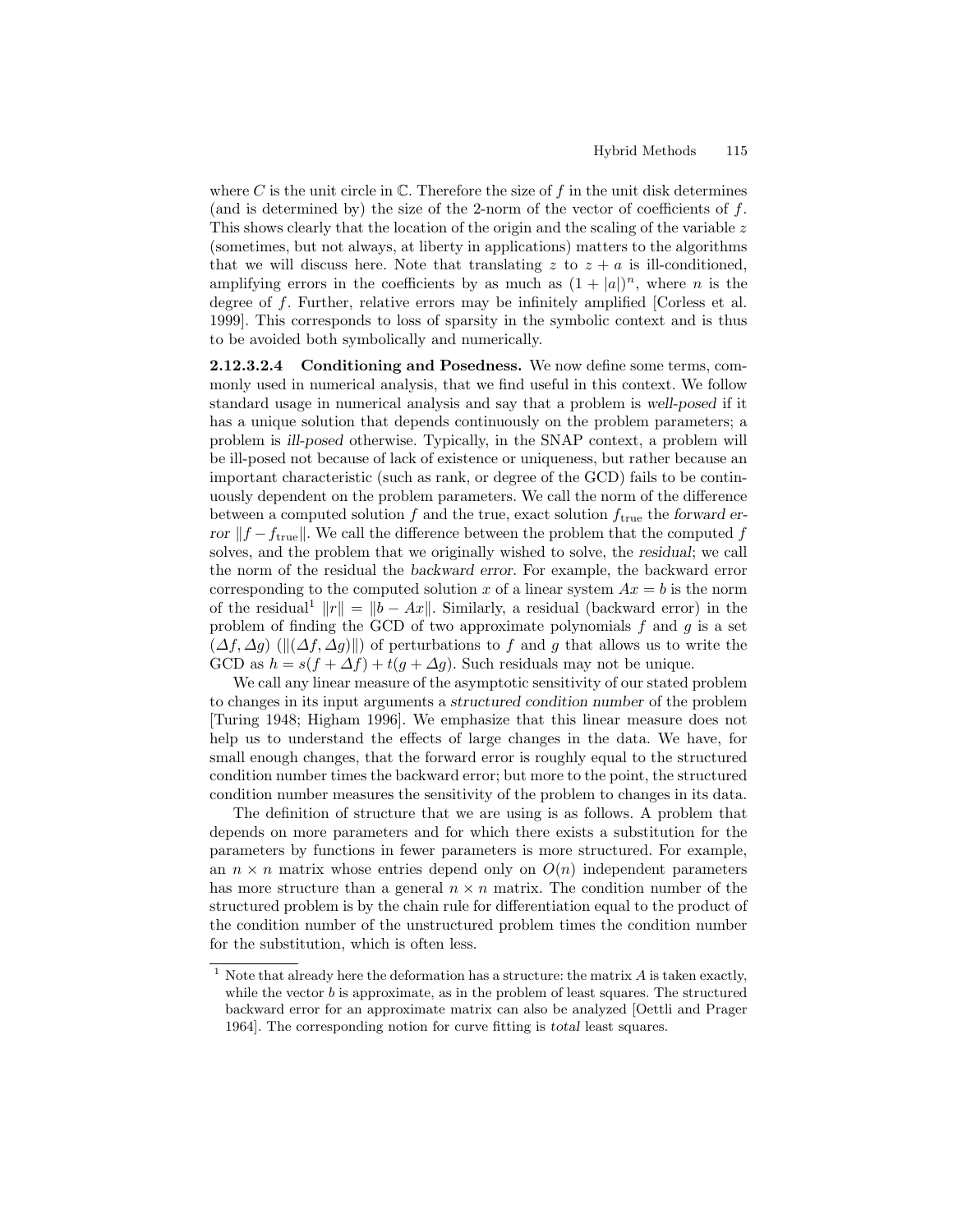We say that a problem with a large<sup>2</sup> structured condition number is illconditioned, and well-conditioned otherwise. An ill-posed problem is of course illconditioned (with infinite condition number); but the notion "well-conditioned" is a significant, quantitative, refinement of the notion "well-posed"; it is perfectly possible for a well-posed problem to be hopelessly ill-conditioned.

Note that the conditioning of a problem is important even if there are no rounding errors whatever in a computation. Fundamentally, this is because the condition number of a problem is the reciprocal of the distance to the nearest singular problem (a fact noted in [Demmel 1987] as holding in a very general problem context). In the symbolic context, one may seek this nearest singular problem, for instance, a minimal perturbation of the inputs so that a curve factors. The condition number measures sensitivity to errors in the data, which the model of "approximate polynomial" assumes a priori. An ill-conditioned problem will also, of course, amplify any rounding errors that happen during computation, but this is often a secondary consideration.

Finally, we say that an algorithm is numerically stable if it produces the exact answer to a problem near to the one posed: that is, the answer it produces has small backward error. Therefore, a well-conditioned problem solved by a numerically stable algorithm will have small forward error. This nomenclature splits the difficulty of explanation of numerical behaviour into two useful components: algorithms are stable or unstable; mathematical problems are well-conditioned or ill-conditioned.

A good numerical analysis of an algorithm for approximate polynomials will take both forward and backward error into account. The algorithm itself should provide an estimate of the structured condition number of the problem.

2.12.3.2.5 Dual Norms and a Useful Inequality. We follow the approach of the survey [Stetter 1999]. The key observation is that some recent SNAP results are straightforward implications of the Hölder inequality. In finitedimensional linear spaces, we have that the equality sign is attained in the Hölder inequality [Hardy et al. 1951, pp. 24–26] at explicitly-known "witness" vectors. These witness vectors allow us to solve useful minimax problems explicitly.

Following the notation of [Stetter 1999],  $v<sup>T</sup>$  denotes the transposition of a column vector  $v$  into a row vector, without complex conjugation. Suppose  $\mathbb{C}^n$  is equipped with a norm  $\|\cdot\|$ . The space of linear functionals  $v^T$  on  $\mathbb{C}^n$  may then be equipped with the dual norm  $\|\cdot\|^*$  defined by

$$
||v^T||^* := \max_{||u||=1} |v^T u| \tag{1}
$$

For example, it is well-known that the p-norm is dual to the q-norm if  $1/p+1/q$ 1, for  $1 \leq p, q \leq \infty$ .

<sup>&</sup>lt;sup>2</sup> "Large" means large relative to the problem context; in some cases a condition number of 5 is "large", whilst in others a condition number of  $10^{10}$  might be acceptably small. A condition number should be provided; it is up to the user to do something intelligent with it.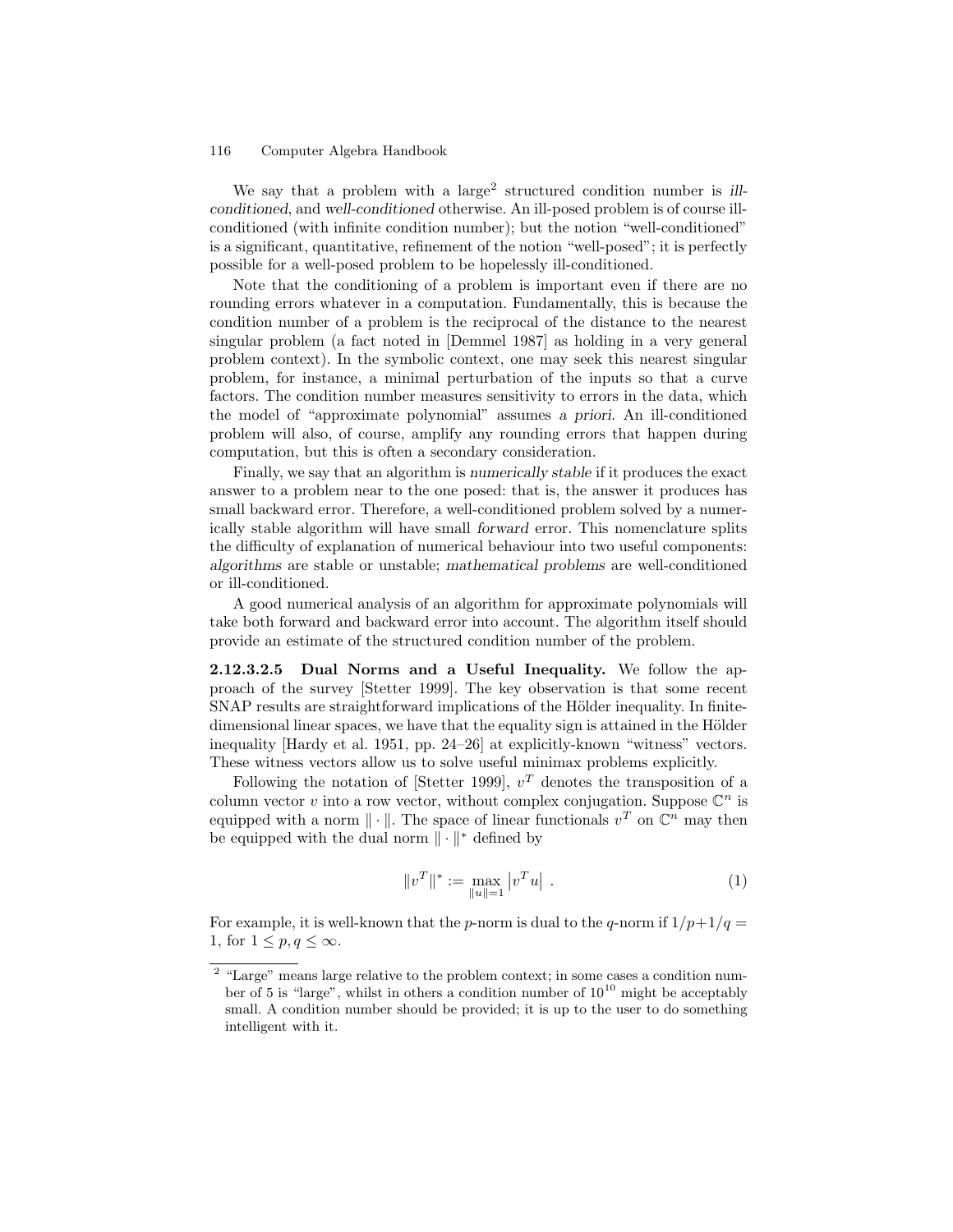Proposition 1 in [Stetter 1999] is: For each  $u \in \mathbb{C}^n$  with  $||u|| = 1$ , there exist vectors  $v \in \mathbb{C}^n$  with  $||v^T||^* = 1$  such that  $|v^T u| = 1$ . That is, the maximum value is attained. Moreover, for the associated  $p$  and  $q$  norms, the vector  $v$  in this proposition is given explicitly for  $p < \infty$  ([Stetter 1999] also gives formulas for  $p = \infty$ ) by

$$
v_k = \gamma |u_k|^{p-2} \overline{u_k} , \text{ for } 1 \le k \le n . \tag{2}
$$

where  $\gamma \in \mathbb{C}$  is an arbitrary unimodular constant (that is,  $|\gamma|=1$ ). The proof is a straightforward application of the Hölder inequality.

This general result allows one to derive useful bounds and formulae for such problems as explicitly finding the nearest polynomial with a given zero. Corollary 4 of [Stetter 1999] states that if  $p(x) = \sum_{k=0}^{n} a_k x^k = \mathbf{a}^T \mathbf{x}$ , where  $\mathbf{x} = [1, x, x^2, \dots, x^n]^T$ , then  $(p + \Delta p)(z) = 0$  with  $\overline{\Delta p(x)} = \sum_{k=0}^n \Delta a_k x^k$  requires

$$
\|\Delta a\|^* \ge \frac{|p(z)|}{\|\mathbf{z}\|},\tag{3}
$$

and moreover equality is attained at perturbations  $\Delta a$  known explicitly from equation (2). This is a generalization of the work reported in [Manocha and Demmel 1995; Corless et al. 1995; Hitz and Kaltofen 1998; Zhi and Wu 1998; Hitz et al. 1999], observed by Hitz in 1999. In words, pseudozeros, which are values of z for which  $p(z)$  is small, are the roots of explicitly-known approximate polynomials.

2.12.3.2.6 Restrictions on the Coefficients. Restrictions of coefficients are also addressed in [Karmarkar and Lakshman Y. N. 1995; Hitz and Kaltofen 1998], for example keeping the perturbed polynomials monic. In [Stetter 1999] the following definition is given. If we want to restrict our approximate polynomials so that only certain coefficients are allowed to vary by  $|\Delta a_k| \leq \varepsilon_k$ , for  $k \in \mathcal{K} \subset \{1, 2, \ldots, n\}$ , we must use a weighted max-norm:

$$
\|\Delta a^T\|_{\varepsilon}^* := \max_{k \in \mathcal{K}} \frac{|a_k|}{\varepsilon_k} \,. \tag{4}
$$

The dual norm is then

$$
\|\mathbf{z}\|_{\varepsilon} := \sum_{k \in \mathcal{K}} \varepsilon_k |z|^k \,. \tag{5}
$$

Setting individual  $\varepsilon_k = 0$  prevents variation in the kth coefficient of p. Theorem 8 from [Stetter 1999] states that for a given  $z \in \mathbb{C}^s$ , then the neighbourhood  $N_{\varepsilon}(p) := \{\tilde{p} : ||p - \tilde{p}||_{\varepsilon}^* \leq 1\}$  contains polynomials  $\tilde{p}$  with  $\tilde{p}(z) = 0$  iff  $|p(z)| \leq$  $\|\mathbf{z}\|_{\varepsilon}$ .

2.12.3.2.7 Local Versus Global Solutions. Currently, SNAP algorithms can be divided in two categories: local solutions (such as quotient-divisor iteration or Newton iteration to find approximate GCD [Chin et al. 1998]) and global solutions (such as parameterizing exactly nearest polynomial pairs by an unknown common root (using equation (2)), setting up polynomial equations for the unknown, and globally solving them [Karmarkar and Lakshman Y. N.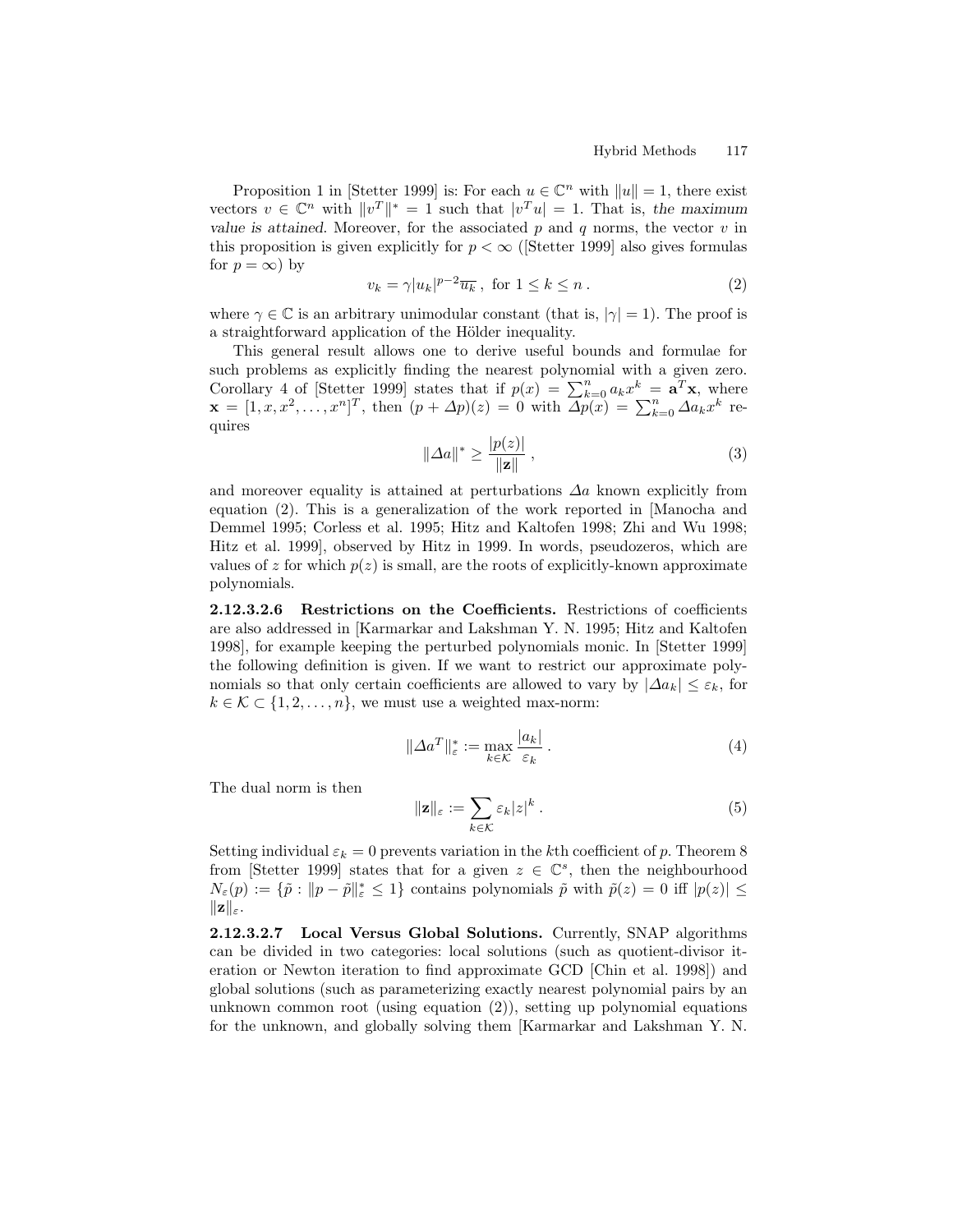1995]). Local algorithms are simpler to find than global algorithms, and correspond naturally to iterative solutions for local minima of optimization problems. Local optimization, because of its limited scope, can be more efficient than global optimization. For example, factoring bivariate approximate polynomials that are near to exactly factorable polynomials is possible in this fashion [Huang et al. 2000; Corless et al. 2001b]. Local solution methods do not find the absolute nearest factorable polynomial, however, if the given polynomial is far from a factorable one. Global methods are more mathematically satisfying, and, if efficient, more useful in practice because they come with a guarantee that they produce the best of all possible answers.

2.12.3.2.8 A Note on Asymptotically Valid Algorithms. It is very common in numerical analysis, and applied mathematics generally, to rely on the validity or utility of a formula or algorithm that can be proved to be valid only in an asymptotic limit. For example, one uses a condition number as an estimate of the sensitivity of a problem to small changes, when technically this is only valid for "infinitesimal" changes; that is, in modern pure analytical terminology, for all  $\delta > 0$  there exists an  $\varepsilon_0 > 0$  for which the difference between the forward error E and the estimate  $C\varepsilon$ , namely  $||E - C\varepsilon||$ , is less than  $\delta$  if the backward error  $\varepsilon$  is less than  $\varepsilon_0$ . This is summarized by saying that the condition number C is an asymptotically valid estimate as  $\varepsilon \to 0$ . Notice that no prescription for computing  $\varepsilon_0$  from  $\delta$  is given; but experience with many practical problems shows that the mere existence of asymptotic validity is often enough to ensure the practical utility of the estimate: in practice, we have  $||E - C\varepsilon|| = O(\varepsilon^2)$  and moreover that the constant of proportionality is of moderate size, unless we are near a singularity.

So, reasoning by analogy, one would expect that a local algorithm that is asymptotically valid as the size of the necessary regularization goes to zero would be useful in practice, giving the desired answers even when we cannot a priori guarantee that it will. Classical examples of this include Newton's method, which often converges even when we can't prove ahead of time that it will. A further point is that these local algorithms are self-validating: when they work, you can detect convergence and verify that the residual is small. When they fail, which is detectable, we cannot say whether the problem has a solution or not. We see that finding an efficient global algorithm for a SNAP problem is both harder and more valuable. An example from statistics is the method of least squares curve fitting that finds the global minimum. More generally, whenever a problem is convex, a local method will give a global minimum.

2.12.3.3 Selecta. We present here discussions relating to a number of approximate polynomial problems. Because the GCD is one of the most fundamental operations one encounters beyond ring arithmetic, it has received the most study. In the approximate setting, it gives us our first interesting algorithms. We therefore devote considerable attention to the GCD here. We then discuss algorithms for other fundamental operations, including matrix eigenproblems, approximate polynomial decomposition and factoring.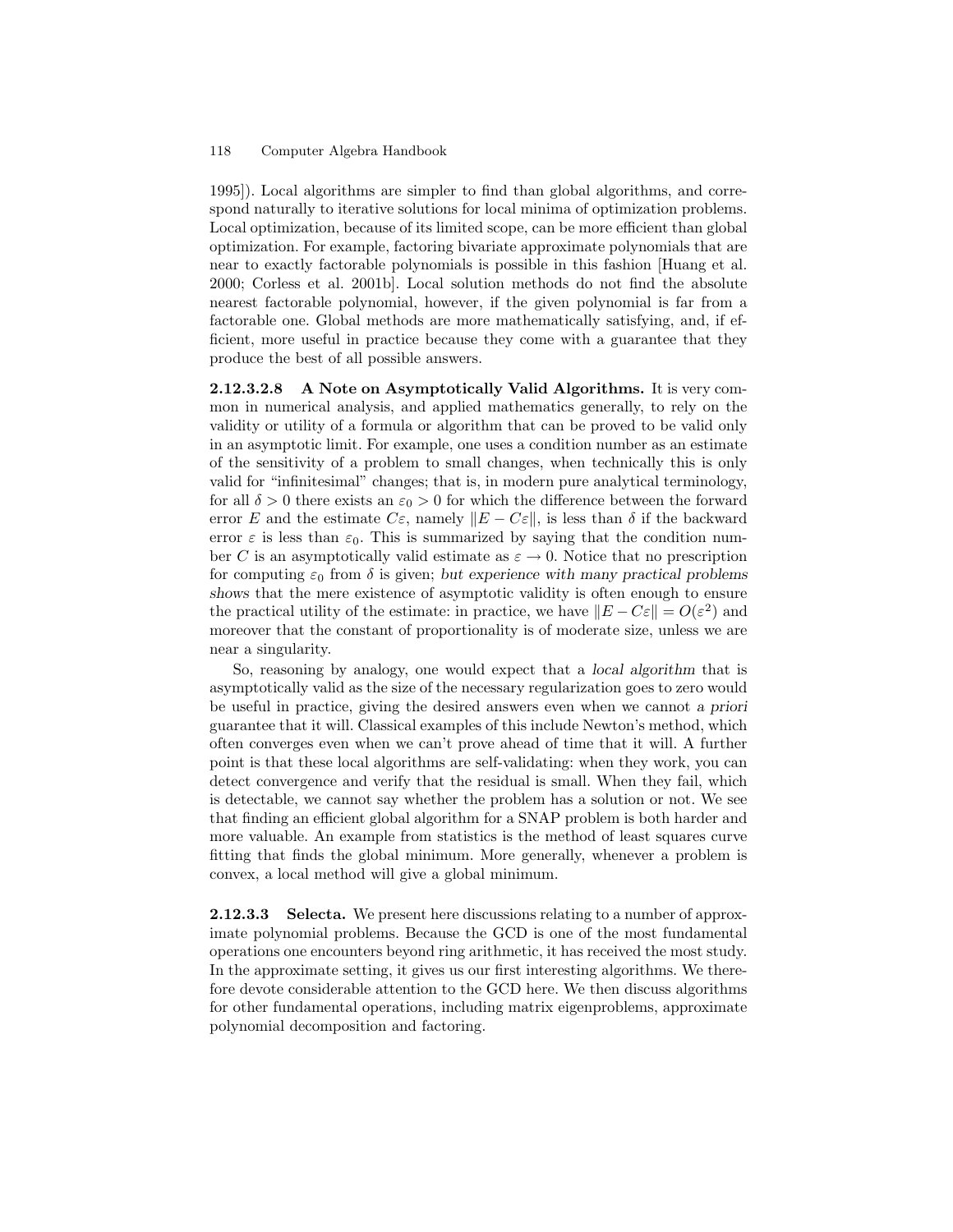2.12.3.3.1 Approximate GCD. We call the GCD of approximate polynomials an "approximate GCD". The precise definition is as follows.

Definition: Approximate GCD. Given two approximate polynomials  $f$  and  $g$ , a polynomial metric d, and a tolerance  $\varepsilon > 0$ , we say that h is an approximate GCD of f and g if there exist polynomials  $\Delta f$  and  $\Delta g$  such that the exact GCD(f +  $\Delta f, g + \Delta g$  = h and  $d(f, f + \Delta f) \leq \varepsilon$  and  $d(g, g + \Delta g) \leq \varepsilon$ . [Variations on this definition include, for example, the case where the last condition is replaced by  $\|\varDelta g\|_2^2+\|\varDelta f\|_2^2\leq\varepsilon^2.$ 

Call the GCD nontrivial if the degree of  $h$  is larger than 1; moreover if the degree of h is the maximum over all approximate GCDs of f and g in the  $\varepsilon$ neighbourhood, then we call  $h$  a maximal degree approximate GCD or just maximal approximate GCD. Approximate GCDs (even maximal approximate GCDs) are not necessarily unique. If there is no approximate GCD with degree h larger than 1, we say by abuse of notation that there is no approximate GCD; this is really a convenient shorthand for saying that there is no nontrivial approximate GCD. Note that this is not a "quasi-GCD" in the sense of [Schönhage 1985]; that work assumes the input polynomials are not known to complete precision, but are exact, not approximate, and that more digits of the input can be obtained on demand. Furthermore, the paper [Corless et al. 2001a] uses an example from [Schönhage 1985] to show that a step of the Euclidean algorithm does not preserve approximate GCD, irrespective of the arithmetic system the step is carried out in. Further, the result of the Euclidean algorithm is not necessarily of a degree that is a lower bound on the degree of the approximate GCD: sometimes it can be spuriously too high. This fact contradicts statements by several authors.

The problem of computing an approximate GCD in polynomial-time, the minimax problem, is solvable in exponential time by methods from the existential theory of the reals (see section ??) and was finally solved in [Karmarkar and Lakshman Y. N. 1995]. We will give their solution below. Two attempts at the solution are noteworthy, although they do not provide a complete solution.

The first is based on the use of the Singular Value Decomposition or SVD [Corless et al. 1995; Gianni et al. 1998]. The smallest singular value of the Sylvester matrix for  $f$  and  $g$  gives a lower bound on the distance to the nearest singular Sylvester matrix. The SVD method can give overly weak lower bounds, because the smallest singular value is the 2-norm distance to the nearest singular matrix of the same dimension [Eckart and Young 1936], but not the 2-norm distance to the nearest singular Sylvester matrix, which must necessarily be at least as far away, and can sometimes be much farther away. The partial algorithm given in that paper for solving the optimization problem for approximate GCD relied on the SVD clearly separating singular values, and that separation is prone to fail for even moderately large problems. Nonetheless, the paper [Corless et al. 1995] gives a precise definition of approximate GCD, and phrases the problem of finding it as an optimization problem.

A second attempt is based on root-matching. Instead of working with the polynomial coefficients and trying to generalize the rational algorithms so successful in the exact computation case, Victor Ya. Pan proposed in [Pan 1998]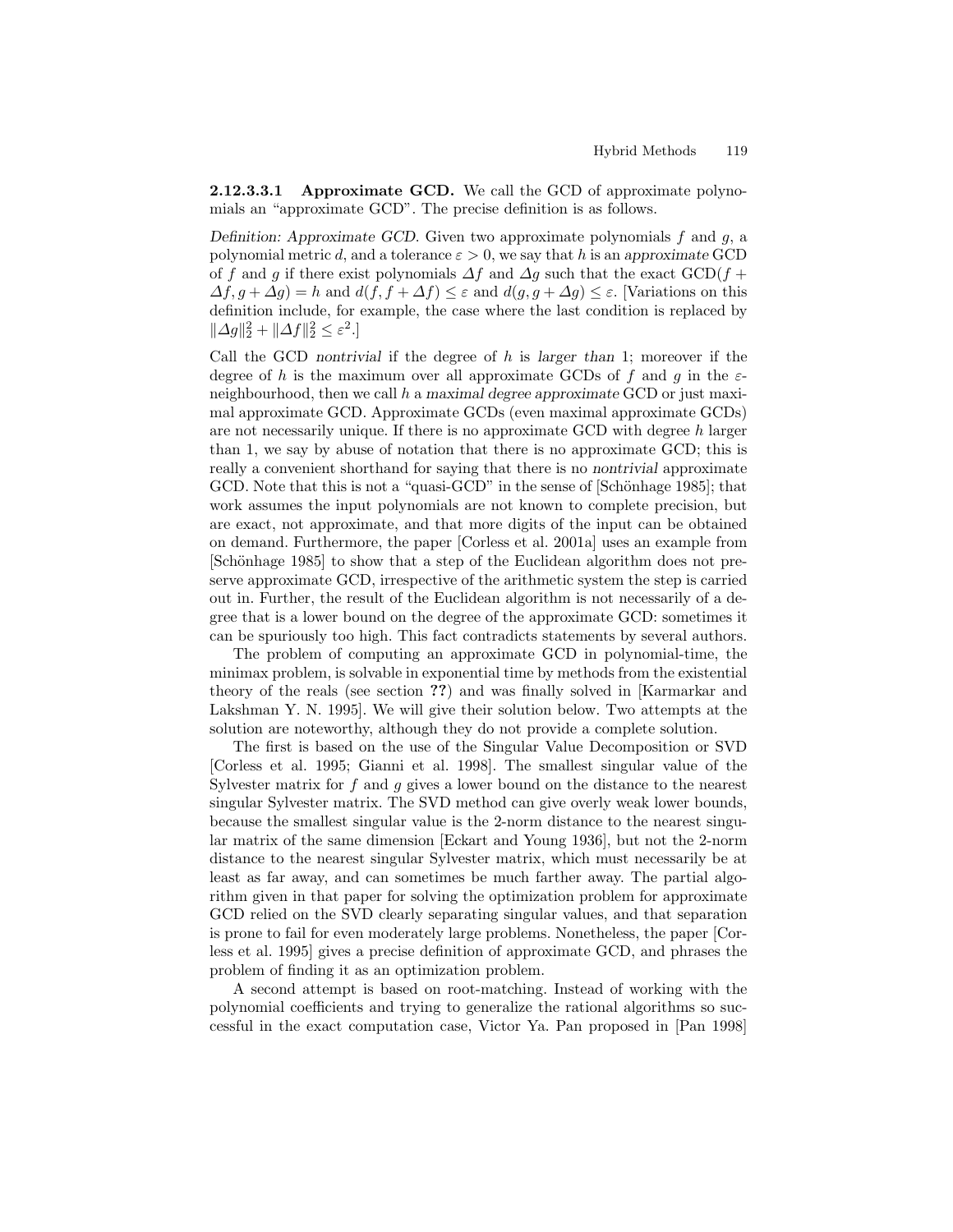to compute approximate roots of univariate approximate polynomials, efficiently sort to identify the roots that allow us to compute the spectral metric, and decide which nearby roots are to be considered equivalent. Once these decisions are taken, it is relatively easy to construct the GCD by recovering its coefficients from the root representation.

An example of why this approach is interesting is the "multiplicity problem"  $f = z^n - a^n$  compared to  $g = z^n$ . It is clear that for  $|a| < 1$  and large enough n, any coefficient-based metric will imply that these two polynomials have nontrivial approximate GCD. However, in the spectral metric, since the roots of  $f$  are on the circle of radius  $|a|$  and the roots of g are zero, the spectral distance between these two polynomials is independent of n. This implies that for problems where the approximate GCD has roots with very high multiplicity, this approach may give more satisfactory results than coefficient-metric based methods. The strength of this approach is the possibility that the root locations can be very sensitive to small changes in the coefficients of a polynomial, as Wilkinson has observed. Therefore, constraining the roots instead of the coefficients may give better results.

A Global Algorithm for Approximate GCD. Using the Hölder inequality, one can derive explicit formulas for the nearest polynomials with a common root. These can be used to give a global algorithm to compute the nearest polynomials with a non-trivial GCD. This approach was introduced and shown to be polynomial time in [Karmarkar and Lakshman Y. N. 1995]. Using the 2-norm, the algorithm runs as follows.

If  $f(x) + \Delta f(x)$  and  $g(x) + \Delta g(x)$  have a common zero, say  $x = \alpha$ , then by the Hölder inequality formula we have

$$
0 = f(\alpha) + \Delta f(\alpha)
$$

and

$$
||\Delta f|| \geq |f(\alpha)|/||[1,\alpha,\alpha^2,\ldots,\alpha^n]||.
$$

Equality is attained (i.e. the minimum  $\|\Delta f\|$  is attained) at a vector of coefficients for  $\Delta f$  that is explicitly known as a rational polynomial in  $\alpha$ . A similar formula holds for  $\Delta g$ . Therefore the minimum value of  $P(\alpha) = ||\Delta f||^2 + ||\Delta g||^2$ occurs at one of the finitely many zeros of the derivative  $P'(\alpha)$ . The search for the zeros of the numerator of this rational polynomial and comparison of the resulting values of  $P(\alpha)$  can be carried out in polynomial time.

Note that the method determines the nearest pair of polynomials with a common root. That pair may share another root in common. It is possible to force the GCD to be of higher degree, but then the method becomes exponential in the number of common roots, see [Karmarkar and Lakshman Y. N. 1995] for details. The parametric optimization approach by Karmarkar and Lakshman has led to several other polynomial-time solutions for global optimization problems:

– Compute the nearest polynomial in Euclidean distance with a root on a piecewise rational parametric curve [Hitz and Kaltofen 1998].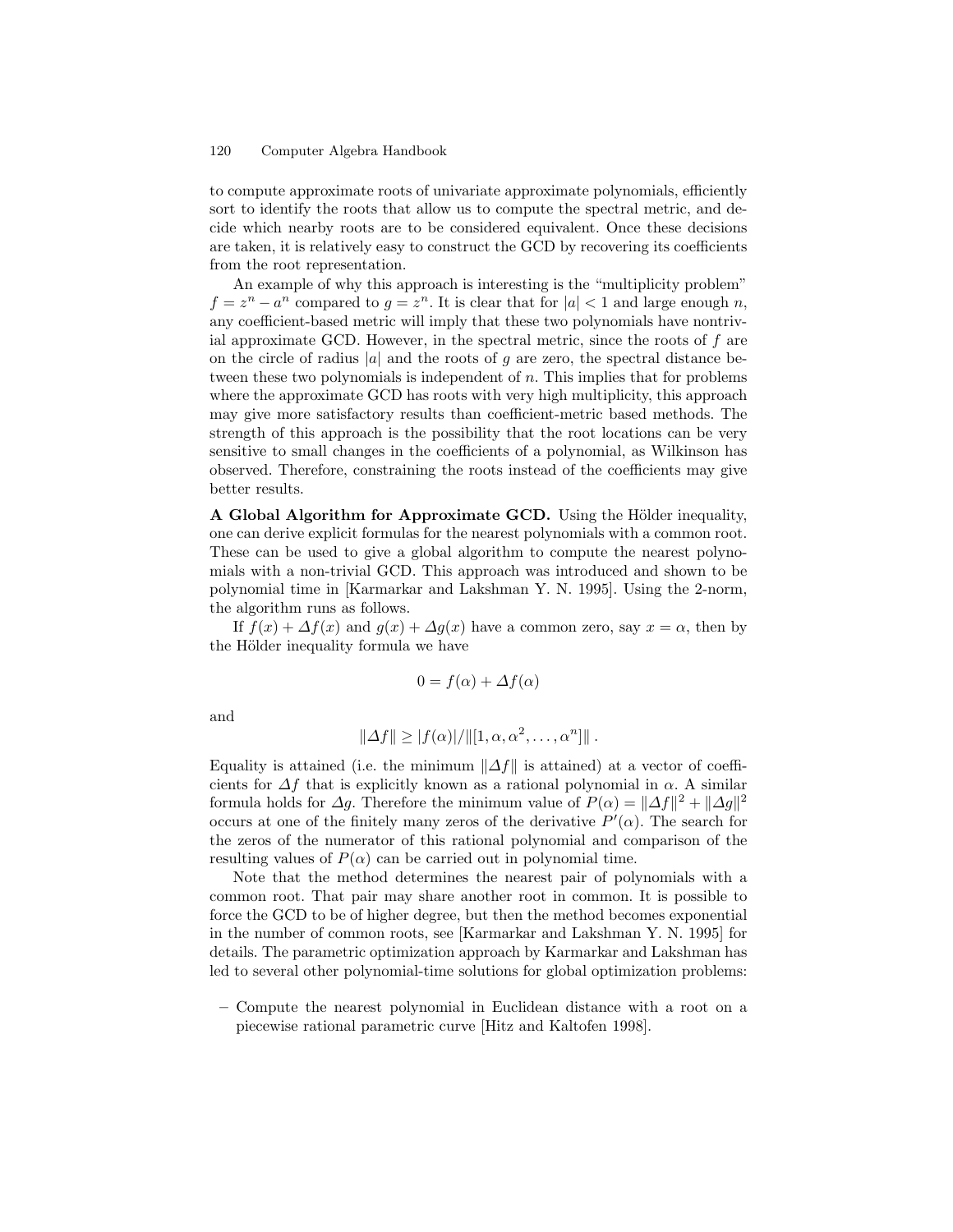- Compute the nearest polynomial in coefficient-wise distance with a real root [Hitz et al. 1999].
- Compute the nearest polynomial in Euclidean distance with a  $k$ -fold root, where k is arbitrary [Zhi and Wu 1998].

The task of proving that two given approximate polynomials are relatively prime, i.e. that they have no nontrivial approximate GCD, is likely to be very common in practice. The algorithm of Beckermann and Labahn [Beckermann and Labahn 1998] is currently the fastest known. It uses fast matrix techniques, with look-ahead to skip ill-conditioned blocks, to compute a better bound than the unstructured condition number for the distance to the nearest singular Sylvester matrix. This is, at the time of writing, being implemented by Claude-Pierre Jennerod and George Labahn.

Certified Approximate GCD. André Galligo, and his co-workers David Rupprecht, Henri Lombardi, Ioannis Emiris and Laureano Gonzalez-Vega, have developed a refined point of view on resolution of approximate polynomial systems. Their work is based both on geometry (stratification of the parameter space of the coefficients of the inputs) and a priori inequalities obtained by a refined analysis of the SVD of Sylvester-like matrices [Galligo and Rupprecht 2001; Emiris et al. 1996, 1997; Rupprecht 1999; Galligo et al. 2001].

For the computation of approximate GCD of two univariate polynomials, here as above, the coefficients of these polynomials are known with a limited precision, governed by a tolerance  $\varepsilon$ . They proved so-called gap theorems and described an algorithm which produces a partition into intervals of tolerance, say  $d = 0$  if  $\varepsilon < 5 \cdot 10^{-6}$ ,  $d = 3$  if  $4 \cdot 10^{-5} < \varepsilon < 2 \cdot 10^{-3}$ , and  $d = 6$  if  $9 \cdot 10^{-2} < \varepsilon < 1$ , where  $d$  is the maximum of the degrees of the GCD of two near-by polynomials, with respect to the given tolerance. Notice that there are gaps in these bounds where the maximal degree  $d$  is not certified; nonetheless this information is useful and may allow deductions to be made about the underlying problem.

This means that in the corresponding gap of tolerances, the algorithm judges that the situation is too costly (in term of effective computations) to be rigorously solved. They try to keep these interval gaps as small as possible. Geometrically this situation corresponds in the parametric space to the case where the point (attached to the set of coefficients of the two polynomials) is almost equidistant to several strata. These strata are singular varieties in high dimensional spaces and the optimization process will be ill-conditioned.

At the time of writing, implementations of this algorithm are able to compute a certified approximate GCD of two polynomials of degree 100 in under one minute of cpu time.

2.12.3.3.2 Interval Polynomials and the Kharitonov Theorem. The Kharitonov theorem from control theory [Kharitononv 1979; Minnichelli et al. 1989] predates most SNAP work, and leads to a powerful stability criterion of an interval polynomial. Recall that an interval polynomial includes all approximate polynomials in a neighbourhood. Therefore, results about interval polynomials imply results about approximate polynomials. We state the simplest form of the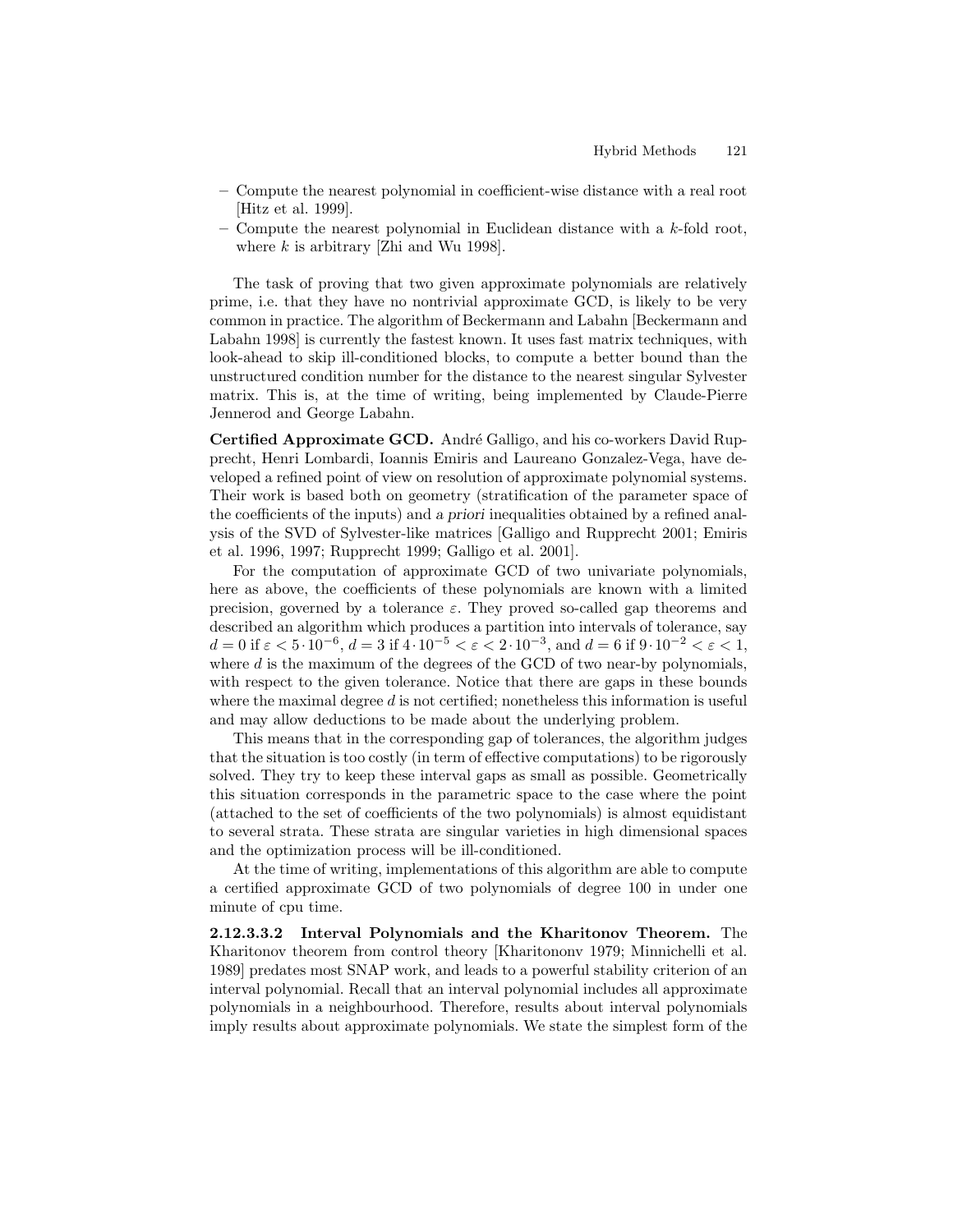Kharitonov theorem. Given are  $2n$  rational numbers  $\underline{a}_i$ ,  $\overline{a}_i$ . Let P be the interval polynomial

$$
P = \{x^n + a_{n-1}x^{n-1} + \dots + a_0 \mid \underline{a_i} \le a_i \le \bar{a_i} \text{ for all } 0 \le i < n\}.
$$

Then every polynomial in  $P$  is Hurwitz (all roots have negative real parts), if and only if the four "corner" polynomials

$$
g_k(x) + h_l(x) \in P
$$
, where  $k = 1, 2$  and  $l = 1, 2$ ,

with

$$
g_1(x) = \underline{a}_0 + \bar{a}_2 x^2 + \underline{a}_4 x^4 + \cdots, \quad h_1(x) = \underline{a}_1 x + \bar{a}_3 x^3 + \underline{a}_5 x^5 + \cdots,
$$
  

$$
g_2(x) = \bar{a}_0 + \underline{a}_2 x^2 + \bar{a}_4 x^4 + \cdots, \quad h_2(x) = \bar{a}_1 x + \underline{a}_3 x^3 + \bar{a}_5 x^5 + \cdots
$$

are Hurwitz.

The corner polynomials are easily tested for the Hurwitz condition, for example by a variant of Sturm sequences, and the condition constitutes the stability criterion for the corresponding differential equations (see [Gantmacher 1960, Ch. XV]). There now exist many generalizations of Kharitonov's theorem.

2.12.3.3.3 Polynomial Systems and Matrix Eigenvalues. In the paper [Auzinger and Stetter 1988] it is shown how to reduce the solution of a system of multivariate polynomials to an eigenvalue problem for a commuting family of matrices. As pointed out in [Stetter 1996], this is a key step forward, because given an eigenproblem we may use efficient and stable numerical methods to solve it, while computing a triangular basis (see sections ?? and ??) may not be numerically stable. This approach has also been used for resultant formulations [Manocha and Demmel 1995; Emiris 1999].

The paper [Corless et al. 1997] gives a theorem showing that a nearlycommuting family of matrices can be simultaneously placed in nearly-upper triangular form by a unitary transformation (and therefore this process is numerically stable). Using clustering heuristics [Manocha and Demmel 1995] this method can then be used to solve problems with multiple roots numerically. Using a generic linear combination of the multiplication matrices to remove apparent but not actual multiplicities is recommended.

A Simple Example. Consider the problem of finding the intersections of  $x^2 + y^2 - 1$ and  $x^2 - y^2 = 1/2$ . A short computation shows that the normal set is  $[1, y, x, xy]$ and the multiplication matrices corresponding to  $x$  and  $y$  are

| $M_x =$ | 0 0 1 0             |     | $M_y =$ | $\begin{bmatrix} 0 & 1 & 0 & 0 \end{bmatrix}$                                |  |
|---------|---------------------|-----|---------|------------------------------------------------------------------------------|--|
|         | $0\ 0\ 1$           | and |         | $\frac{1}{4}$ 000                                                            |  |
|         | $\frac{3}{4}$ 0 0 0 |     |         | $0\ 0\ 0\ 1$                                                                 |  |
|         | $10\frac{3}{4}00$   |     |         | $\left[\begin{smallmatrix} 0 & 0 & \frac{1}{4} & 0 \end{smallmatrix}\right]$ |  |

These matrices commute, as can be verified by direct computation. Both of these matrices have multiple eigenvalues, because of the symmetry in the problem.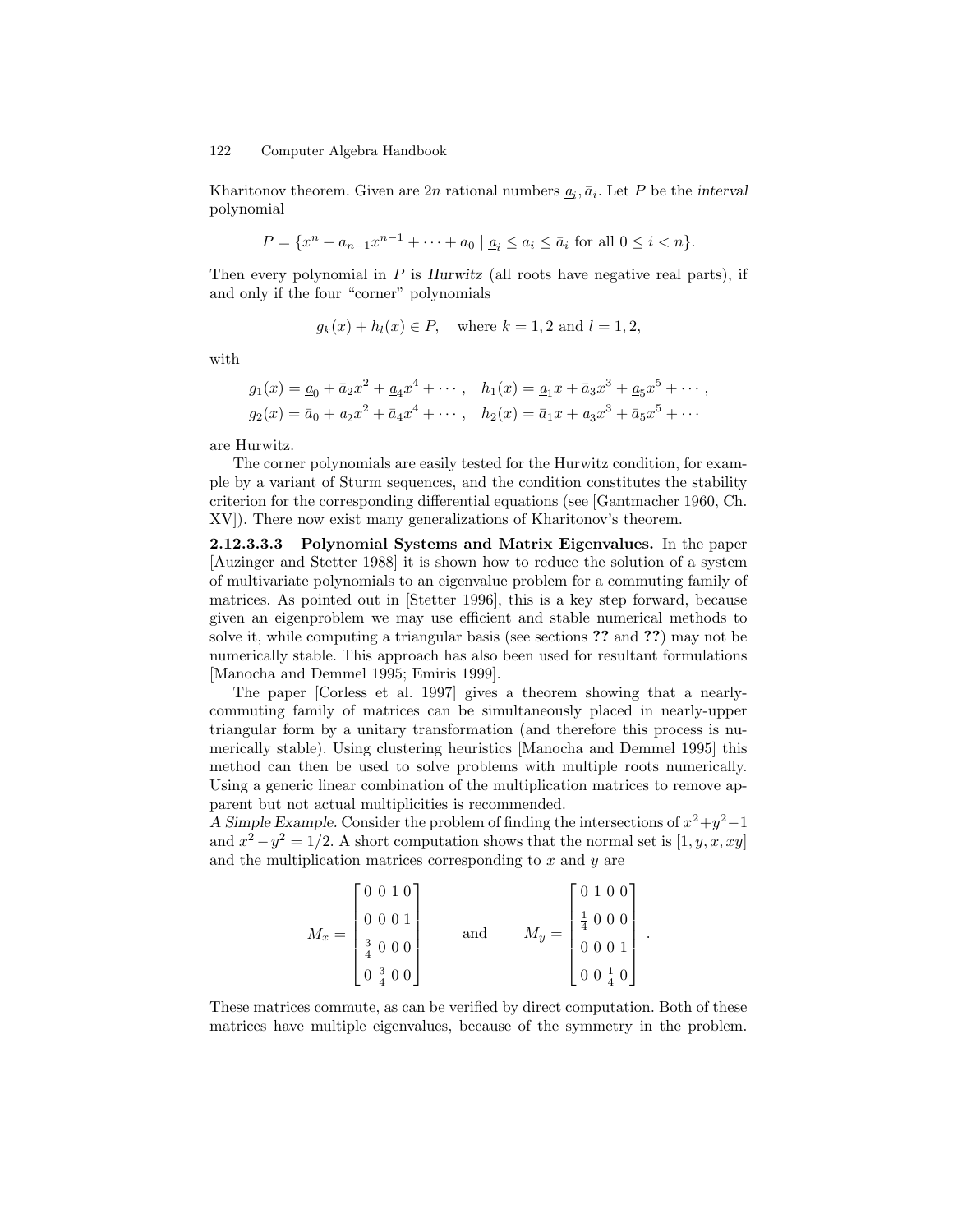However, the roots (intersections) of the original problem are all simple. Taking  $M = \alpha M_x + (1 - \alpha) M_y$  for some random  $\alpha$  in  $(0, 1)$ , we find a matrix whose eigenvalues are all simple. The eigenvectors are necessarily (from the normal set) of the form  $[1, y, x, xy]$  where  $(x, y)$  are the roots of the original system. Computation of the (all simple) eigenvectors of M gives us (to complete accuracy) the four roots  $(\pm 1/2, \pm \sqrt{3}/2)$ .

A Larger Example. In the paper [Li et al. 1989] we find the following problem, used to show the effectiveness of a particular trick for homotopy methods (the trick was called the 'cheater's homotopy' in that paper). The example is the following system of two polynomial equations in two variables,  $x$  and  $y$ :

$$
x^{3}y^{2} + c_{1}x^{3}y + y^{2} + c_{2}x + c_{3} = 0
$$
  

$$
c_{4}x^{4}y^{2} - x^{2}y + y + c_{5} = 0.
$$
 (6)

The symbols  $c_k$ ,  $k = 1, \ldots, 5$ , represent parameters, which can take values in  $\mathbb{C}$ . Generically, as noted in [Li et al. 1989], there are 10 complex roots of this system—by "generically" one means for almost all sets of values of the parameters; for some exceptional values (which are of course interesting) the number of roots may be different.

A lexicographic order Gröbner basis computation fails for this example (the answer is too large to be useful). A total-degree order basis is computable in seconds, and is small enough that the normal set can be computed again in seconds, and 10 by 10 multiplication matrices for  $x$  and  $y$  can be found, with entries rational in the parameters, from which eigenvalues can be found easily once the parameters are specified.

One can compare the Gröbner basis approach with the resultant approach, see [Emiris 1999], or with the homotopy approach, see [Sommese et al. 2001]. At the time of writing there is no one "best" method for all problems.

2.12.3.3.4 Functional Decomposition. Writing a polynomial f as a composition of two smaller polynomials, say  $f(x) = g(h(x))$ , can dramatically simplify working with that polynomial. Polynomial-time algorithms for computing the exact decomposition of exactly-known polynomials, when such decompositions exist, have been known for some time [Kozen and Landau 1989; von zur Gathen 1990; von zur Gathen and Weiss 1995]. Recently, these algorithms have been extended to the approximate polynomial case [Corless et al. 1999]. In the exact case, the algorithm is polynomial-time, and is guaranteed to succeed in finding a decomposition if such exists. For approximate polynomials, the algorithm is a local algorithm, and thus is guaranteed to find a decomposition only if the given approximate polynomial is sufficiently close to being a decomposable polynomial.

The algorithm of the paper is an iterative one. It takes as a starting point the  $h(x)$  computed by the series reversion technique of the exact algorithm [von zur Gathen 1990] (here normalizing so that  $||f||_2 = 1$  and g is monic) and then solves a linear least-squares problem to identify the corresponding  $g$ . Thereafter an alternating sequence of linear least-squares problems is solved to improve the  $(g, h)$  pair. At every stage the residual  $\Delta f = f - g \circ h$  is available so the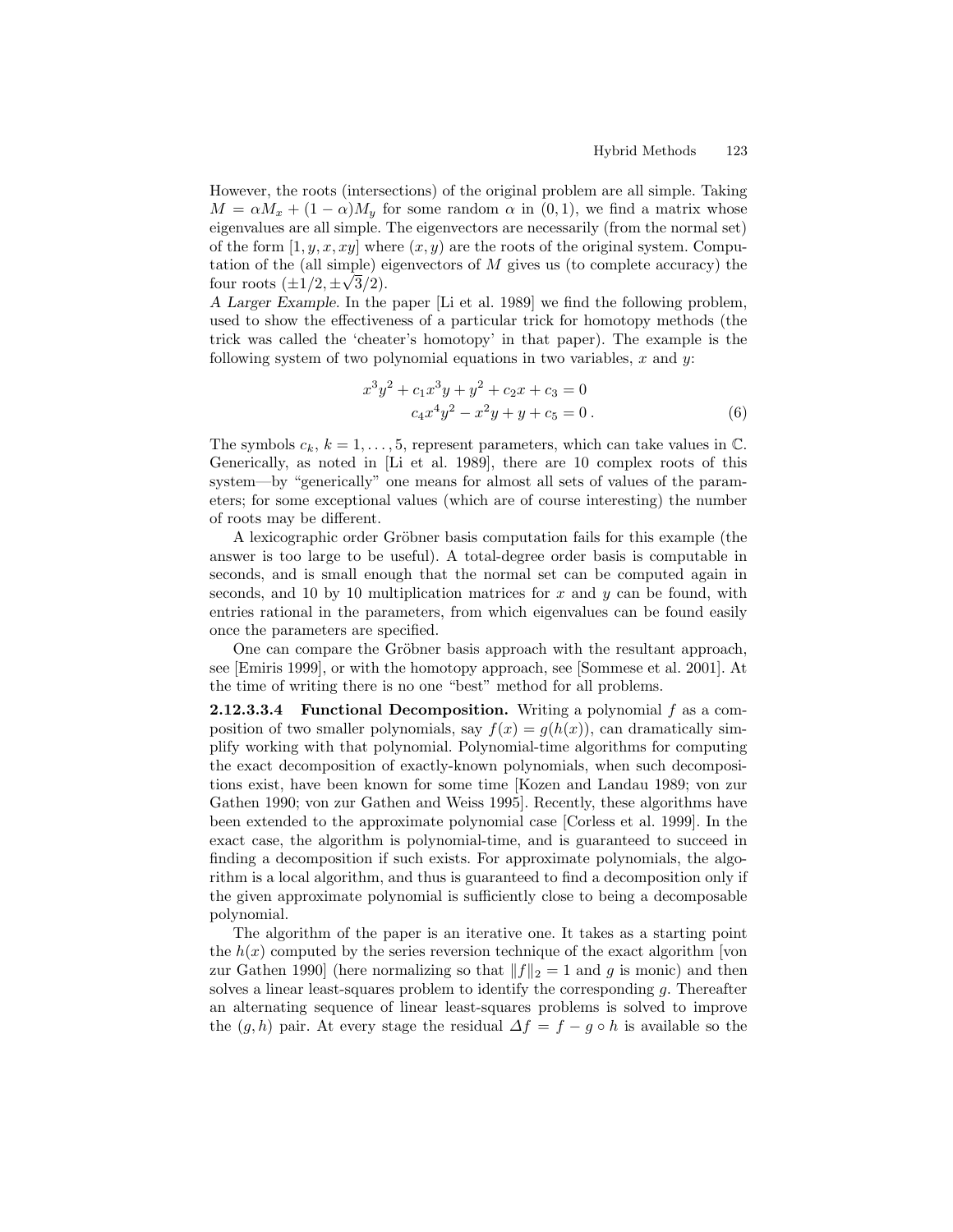convergence of the algorithm can be monitored. This technique of solving a nonlinear optimization problem by optimizing over alternating subsets of the problem parameters iteratively is well-known, and is linearly convergent at best. A Newton iteration can be used to speed up convergence, but as usual at the cost of more complicated steps at each iteration. According to the tests of the paper, the linearly-convergent method is expected to be faster in practice, as usually only a few iterations are sufficient to give approximate decompositions in the cases where the given polynomials are close to decomposable polynomials (which is likely to be the only case of practical interest).

2.12.3.3.5 Bivariate Factoring. Already in 1992, Kaltofen stated the problem of finding the nearest bivariate polynomial with nontrivial complex factors [Kaltofen 1992]. Subsequent work includes [Galligo and Watt 1997; Hitz et al. 1999; Rupprecht 2001]. In fact, the results in [Hitz et al. 1999] give a polynomialtime algorithm that finds the globally nearest polynomial with a complex factor of a fixed given degree. The method is based on the parametric optimization of [Karmarkar and Lakshman Y. N. 1995]. If the degree of a factor can be arbitrary, no such polynomial-time algorithm is known. Therefore, several heuristic numerical algorithms have been proposed. Those algorithms suppose that the input polynomial is near a polynomial that factors.

The paper [Huang et al. 2000] reports a local algorithm, apparently numerically stable, to find factors of bivariate approximate polynomials. The algorithm is of complexity exponential in the degree of the input. The paper [Corless et al. 2001b] gives another local algorithm to factor bivariate approximate polynomials. This algorithm is also apparently numerically stable, and is of polynomial complexity in the degree of the input (modulo an unproven conjecture). The algorithm uses numerical path following in the Riemann surface of one factor only and numerical implicitization to recover the factor from the path.

The papers [Kaltofen 1985; Sasaki et al. 1991, 1992; Sasaki 2001] discuss another interesting algorithm based on zero-sum identities of power-series solutions of  $f(x, y) = 0$ . In [Sasaki and Sasaki 1993] this algorithm is shown to be quite general, also being applicable to the problem of factoring over algebraic number fields and algebraic function fields. This algorithm is also apparently numerically stable and of polynomial complexity.

In all cases, when they succeed the algorithms produce answers which can, of course, be verified a posteriori to be factors of an explicitly constructible polynomial, which can be examined to see how near to the original it was. Moreover, the computed factors can be used as the starting point for a Newton refinement.

2.12.3.3.6 Matrix Spectra under Perturbation There is now a substantial theory of how matrix spectra and matrix canonical forms behave near a given matrix. For brevity, we only give three references [Edelman et al. 1997; Jeanerrod and Pflügel 1999; Hitz et al. 1999].

2.12.3.4 Outlook. Hybrid symbolic-numeric methods have proved their worth in applications such as Computer-Aided Geometric Design. Good implementa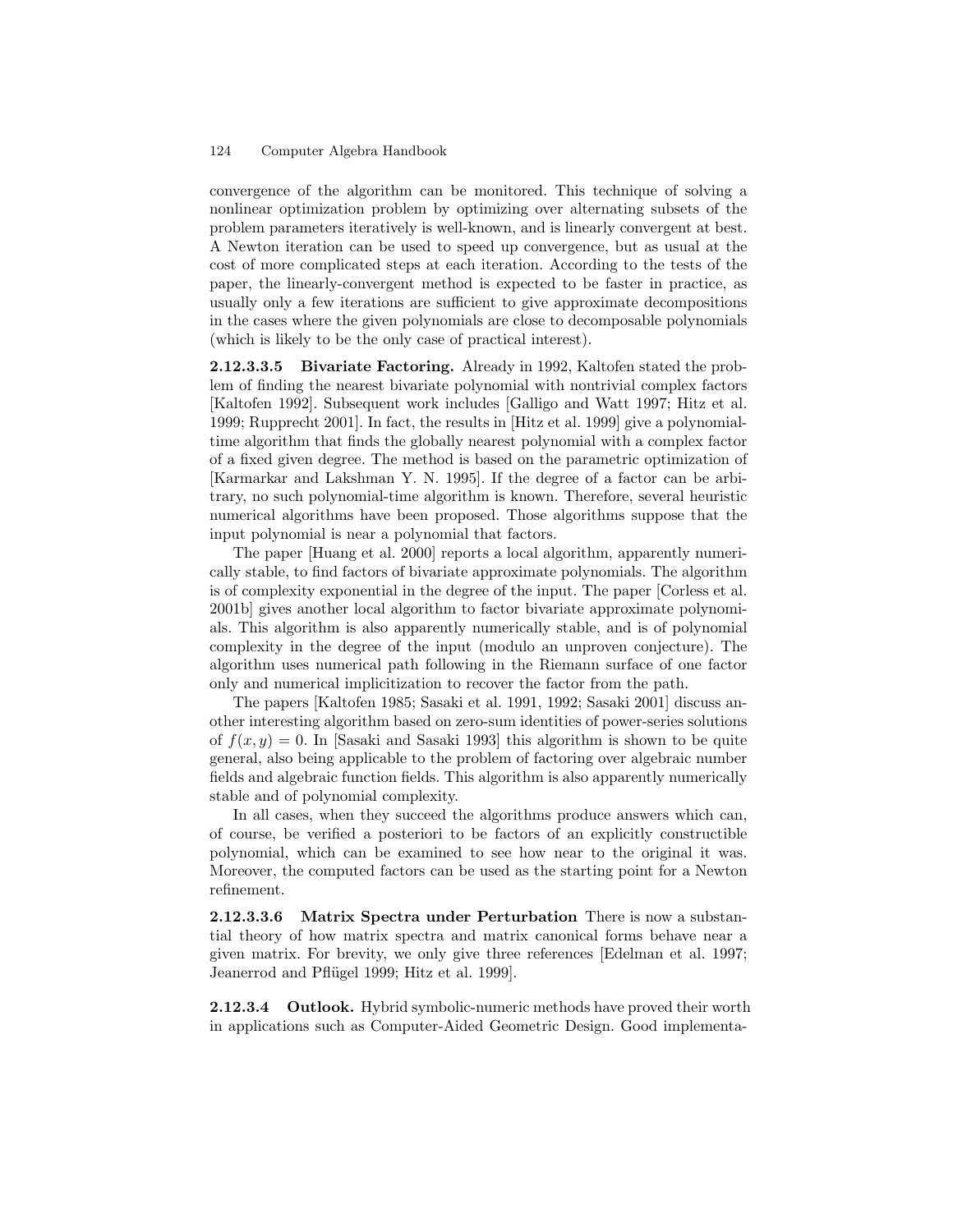tions of many symbolic-numeric algorithms for polynomials are now publicly available. Nonetheless, much work remains to be done.

Computational complexity is an important consideration. Some of the problems in this area are computationally intractable (for example, the problem of computing the nearest singular matrix in entry-wise distance is NP-hard [Poljak and Rohn 1993]), or even recursively undecidable (for example, computing the GCD over the computable reals [Schönhage 1985]). Therefore, there is not much hope to attack these problems by numerical or any methods. Cook's hypothesis states that most instances of this problem will be computationally intractable. If a polynomial time algorithm becomes known that computes a singular matrix whose nearness to the input matrix is within a certain factor to the nearest one, the situation would change for that problem. Such is the case, for example, for lattice basis reduction problems (see section ??). The recent polynomial-time algorithms for computing the globally optimal approximate GCD or approximate factors show, however, that some of the problems are computationally tractable. The complexity class of others remains to be discovered. Full use of randomization has not yet been made; combinatorial methods exploiting sparsity are being developed. Other mathematical areas, such as optimization and perturbation theory, are being scrutinized for useful results. The challenge of hybrid symbolic numeric algorithms is to explore the effects of imprecision, discontinuity, and algorithmic complexity by applying mathematical optimization, perturbation theory, and inexact arithmetic and other tools in order to solve mathematical problems that today are not solvable by numerical or symbolic methods alone.

> Robert M. Corless (U. Western Ontario), Erich Kaltofen (North Carolina State U.), Stephen M. Watt (U. Western Ontario)

Note added on September 25, 2005: In section 2.12.3.3.1, references to the papers [Sasasaki and Noda 1989; Noda and Sasaki 1991; Ochi et al. 1991] were inadvertently omitted.

# References

- Auzinger, W. and Stetter, H. J. An elimination algorithm for the computation of all zeros of a system of multivariate polynomial equations. In Agarwal, Ravi P., Chow, Y. M., and Wilson, S. J., editors, Numerical Mathematics, volume 86 of  $ISNM$ , pages 11–30. Birkhäuser, 1988.
- Beckermann, Bernhard and Labahn, George. When are two polynomials relatively prime? Journal of Symbolic Computation, 26:677–689, 1998.
- Brönnimann, H. and Yvinec, M. Efficient exact evaluation of signs of determinant. Algorithmica, 27:21–56, 2000.
- Chin, Paulina, Corless, Robert M., and Corliss, George F. Optimization strategies for the approximate GCD problem. In Gloor [1998], pages 228–235. ISBN 1-58113-002-3.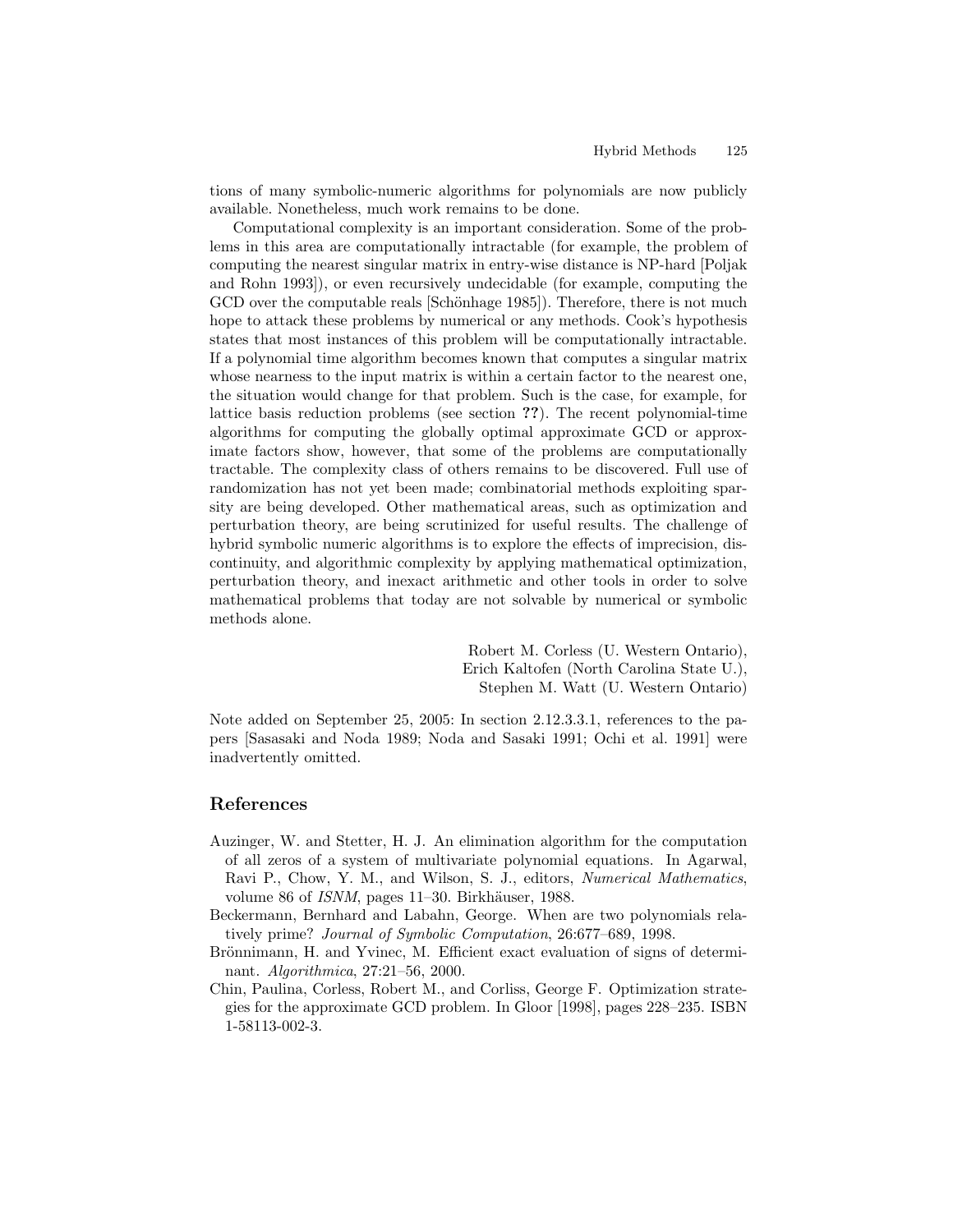- 126 Computer Algebra Handbook
- Clarkson, Kenneth L. Safe and efficient determinant evaluation. In Proc. 33rd Ann. Symp. Foundations Comput. Sci., pages 387–395, Los Alamitos, California, 1992. IEEE Computer Society Press.
- Corless, Robert M., Gianni, Patrizia M., and Trager, Barry M. A reordered Schur factorization method for zero-dimensional polynomial systems with multiple roots. In Küchlin [1997], pages  $133-140$ .
- Corless, Robert M., Gianni, Patrizia M., and Trager, Barry M. Approximate GCD, or, schönhage's algorithm revisited. Technical report, Ontario Research Centre for Computer Algebra, 2001a.
- Corless, Robert M., Gianni, Patrizia M., Trager, Barry M., and Watt, Stephen M. The Singular Value Decomposition for polynomial systems. In Levelt, A. H. M., editor, ISSAC '95, International Symposium on Symbolic and Algebraic Computation, Montreal, Canada, pages 195–207, New York, 1995. ACM.
- Corless, Robert M., Giesbrecht, Mark W., Jeffrey, David J., and Watt, Stephen M. Approximate polynomial decomposition. In Dooley [1999], pages 213–219.
- Corless, Robert M., Giesbrecht, Mark W., Kotsireas, Ilias S., and Watt, Stephen M. Towards factoring bivariate approximate polynomials. In Mourrain [2001], pages 85–92.
- Demmel, J. On condition numbers and the distance to the nearest ill-posed problem. Numerische Mathematik, 51:251–289, 1987.
- Dooley, S., editor. ISSAC 99 Proc. 1999 Internat. Symp. Symbolic Algebraic Comput., New York, N. Y., 1999. ACM Press.
- Eckart, C. and Young, G. The approximation of one matrix by another of lower rank. Psychometrika, 1(3):211–218, September 1936.
- Edelman, Alan, Elmroth, Erik, and Kågström, Bo. A geometric approach to perturbation theory of matrices and matrix pencils. part I: Versal deformations. SIAM J. Matrix Anal. Appl., 18(3):653–692, 1997.
- Emiris, Ioannis, Galligo, Andr´e, and Lombardi, Henri. Numerical univariate polynomial GCD. In Renegar, J., Shub, M., and Smale, S., editors, Proc. 1995 AMS-SIAM Summer Seminar on the Mathematics of Numerical Analysis, volume 32 of Lectures in Applied Math, pages 323–343, Park City, Utah, 1996.
- Emiris, Ioannis, Galligo, Andr´e, and Lombardi, Henri. Certified approximate univariate GCD. Journal of Pure and Applied Algebra, 117 & 118:229–251, 1997.
- Emiris, Ioannis Z. Symbolic-numeric algebra for polynomials, volume 39, pages 261–281. Marcel Dekker, New York, 1999.
- Galligo, André, Gonzalez-Vega, Laureano, and Lombardi, Henri. Continuity properties for flat families of polynomials (I). Journal of Pure and Applied Algebra, page to appear, 2001.
- Galligo, André and Rupprecht, David. Semi-numerical determination of irreducible branches of a reduced space curve. In Mourrain [2001], pages 137–142.
- Galligo, André and Watt, Stephen M. A numerical absolute primality test for bivariate polynomials. In Küchlin [1997], pages 217–224.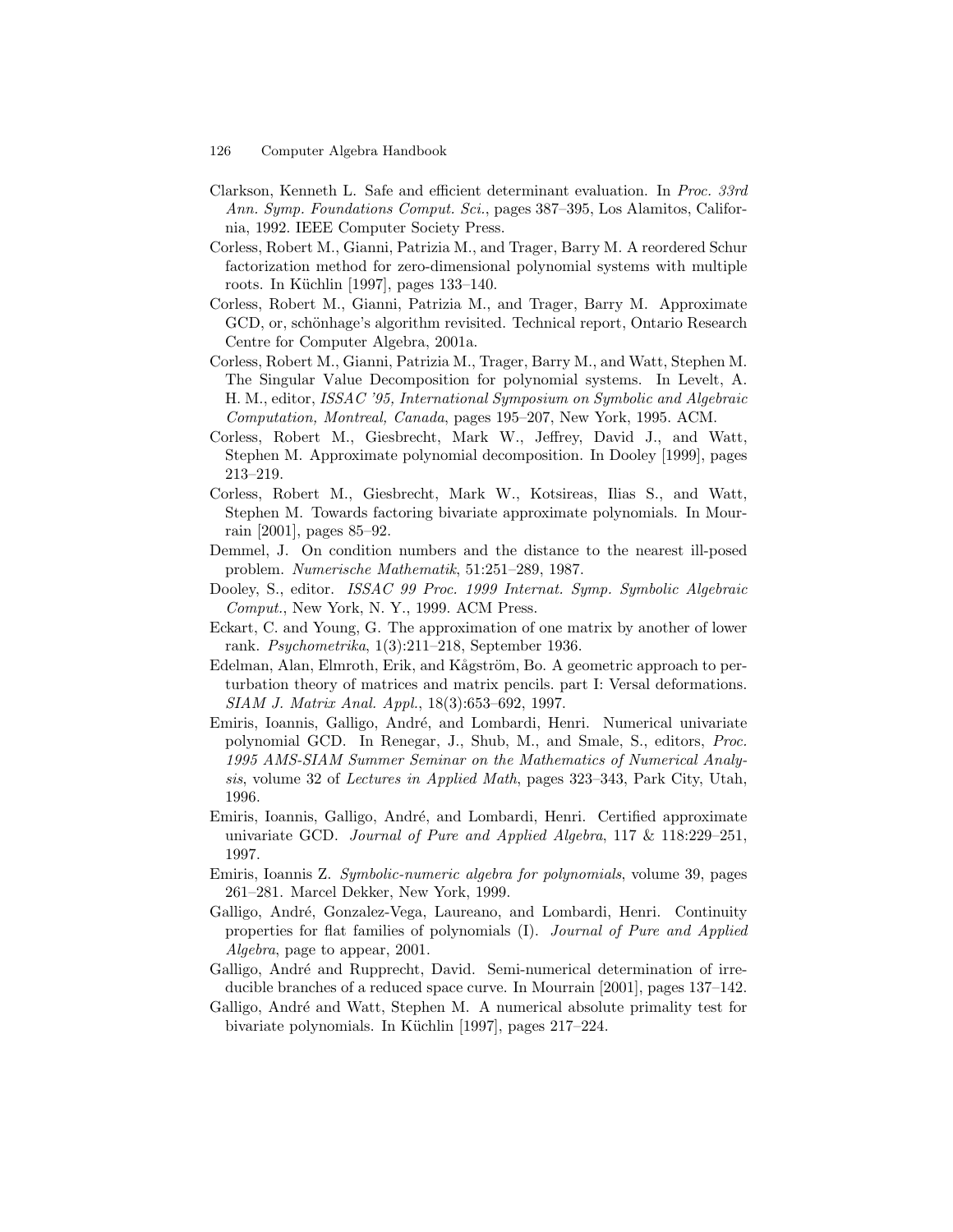- Gantmacher, F. R. The Theory of Matrices, volume 2. Chelsea Publ. Co., New York, N. Y., 1960.
- von zur Gathen, J. Functional decomposition of polynomials: the tame case. Journal of Symbolic Computation, 9(3):281–299, 1990.
- von zur Gathen, J. and Weiss, J. Homogeneous bivariate decompositions. J. Symbolic Computation, 19:409–434, 1995.
- Gianni, P., Seppälä, M., Silhol, R., and Trager, B. Riemann surfaces, plane algebraic curves and their period matrices. Journal of Symbolic Computation, 26 (6):789–803, 1998. Special issue on Symbolic Numeric Algebra for Polynomials S. M. Watt and H. J. Stetter, editors.
- Gloor, O., editor. ISSAC 98 Proc. 1998 Internat. Symp. Symbolic Algebraic Comput., New York, N. Y., 1998. ACM Press. ISBN 1-58113-002-3.
- Hardy, G. H., Littlewood, J. E., and Polya, G. A. Inequalities. Cambridge University Press, 2nd edition, 1951.
- Higham, Nicholas J. Accuracy and Stability of Numerical Algorithms. SIAM, 1996.
- Hitz, M. A. and Kaltofen, E. Efficient algorithms for computing the nearest polynomial with constrained roots. In Gloor [1998], pages 236–243. ISBN 1-58113-002-3.
- Hitz, M. A., Kaltofen, E., and Lakshman Y. N. Efficient algorithms for computing the nearest polynomial with a real root and related problems. In Dooley [1999], pages 205–212.
- Huang, Yuzhen, Wu, Wenda, Stetter, Hans J., and Zhi, Lihong. Pseudofactors of multivariate polynomials. In Traverso, Carlo, editor, Proceedings of the 2000 International Symposium on Symbolic and Algebraic Computation, pages 161– 168. ACM Press, August 2000.
- Jeanerrod, C.-P. and Pflügel, E. A reduction algorithm for matrices depending on a parameter. In Dooley [1999], pages 121–128.
- Kaltofen, E. Fast parallel absolute irreducibility testing. Journal of Symbolic Computation, 1(1):57–67, 1985. Misprint corrections: J. Symbolic Comput. vol. 9, p. 320 (1989).
- Kaltofen, E. Polynomial factorization 1987-1991. In Simon, I., editor, Proc. LATIN '92, volume 583 of Lect. Notes Comput. Sci., pages 294-313, Heidelberg/New York, 1992. Springer Verlag.
- Karmarkar, N. K. and Lakshman Y. N. Approximate polynomial greatest common divisors and nearest singular polynomials. In Lakshman, Y. N., editor, ISSAC '96, International Symposium on Symbolic and Algebraic Computation, Zurich, Switzerland, pages 35–42, New York, 1995. ACM.
- Kharitononv, V. L. Asymptotic stability of an equilibrium of a family of systems of linear differential equations. Differential Equations, 14:1483–1485, 1979.
- Knuth, Donald E. The Art of Computer Programming, volume 2: Seminumerical Algorithms. Addison-Wesley, 2nd edition, 1981.
- Kozen, D. and Landau, S. Polynomial decomposition algorithms. Journal of Symbolic Computation, 7:445–456, 1989.
- Küchlin, W. W., editor. ISSAC '97, International Symposium on Symbolic and Algebraic Computation, Maui, Hawaii, New York, 1997. ACM.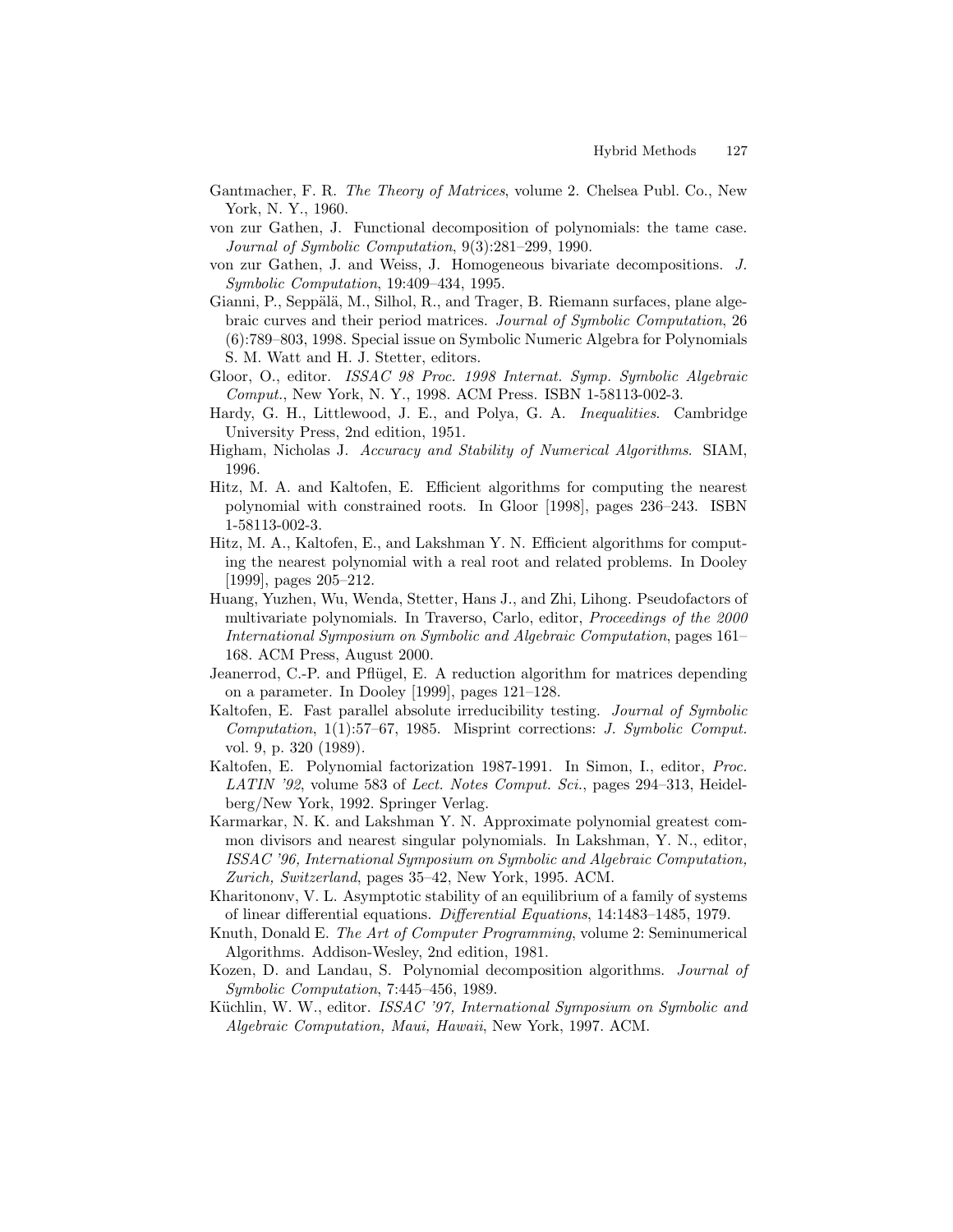- 128 Computer Algebra Handbook
- Li, T. Y., Sauer, T., and Yorke, J. A. The cheater's homotopy. SIAM J. Num. Anal., 26(5):1241–1251, 1989.
- Manocha, D. and Demmel, J. Algorithms for intersecting parametric and algebraic curves II: multiple intersections. Computer Vision, Graphics and Image Processing: Graphical Models and Image Processing, pages 81–100, 1995.
- Minnichelli, R. J., Anagnost, J. J., and Desoer, C. A. An elementary proof of Kharitonov's stability theorem with extensions. IEEE Trans. Automatic Control, 34(9):995–998, 1989.
- Mourrain, B., editor. ISSAC 2001 Proc. 2001 Internat. Symp. Symbolic Algebraic Comput., New York, N. Y., 2001. ACM Press.
- Noda, M. T. and Sasaki, T. Approximate GCD and its application to illconditioned algebraic equations. J. Comput. Appl. Math., 38:335–351, 1991.
- Ochi, M., Noda, M. T., and Sasaki, T. Approximate greatest common divisor of multivariate polynomialsand its application to ill-conditioned system of algebraic equations. J. Inf. Process., 12:292–300, 1991.
- Oettli, W. and Prager, W. Compatibility of approximate solution of linear equations with given error bounds for coefficients and right-hand sides. Numerische Mathematik, 6:405–409, 1964. ISSN 0029-599X.
- Pan, Victor Ya. Approximate polynomial GCDs, Pade approximation, polynomial zeros, and bipartite graphs. In Proc. 9th ACM-SIAM Symposium on Discrete Algorithms, pages 68–77, Philadelphia, 1998. SIAM Publications.
- Poljak, S. and Rohn, J. Checking robust nonsingularity is NP-hard. Math. Control Signals Systems, 6:1–9, 1993.
- Rupprecht, David. An algorithm for computing certified approximate GCD of n univariate polynomials. Journal of Pure and Applied Algebra, 139, 1999.
- Rupprecht, David. Semi-numerical absolute factorization of polynomials with integer coefficients. Journal of Symbolic Computation, page to appear, 2001.
- Sasaki, Tateaki. Approximate multivariate polynomial factorization based on zero-sum relations. In Mourrain [2001], pages 284–291.
- Sasaki, Tateaki, Saito, Tomokatsu, and Hilano, Teruhiko. Analysis of approximate factorization algorithm i. Japan J. Industrial and Applied Math, 9(3): 351–368, October 1992.
- Sasaki, Tateaki and Sasaki, Mutsuko. A unified method for multivariate polynomial factorization. *Japan J. Industrial and Applied Math*,  $10(1):21-39$ , February 1993.
- Sasaki, Tateaki, Suzuki, Masayuki, r, Miroslav Kolá<sub>č</sub> and Sasaki, Mutsuko. Approximate factorization of multivariate polynomials and absolute irreducibility testing. Japan J. Industrial and Applied Math, 8(3):357–375, October 1991.
- Sasasaki, T. and Noda, M. T. Approximate square-free decomposition and rootfinding of ill-conditioned algebraic equations. J. Inf. Process., 12:159–168, 1989.
- Schönhage, A. Quasi-gcd computations. *Journal of Complexity*, 1:118–137, 1985.
- Sommese, Andrew J., Verschelde, Jan, and Wampler, Charles W. Numerical decomposition of the solution sets of polynomial systems into irreducible components. SIAM Journal of Numerical Analysis, 38(6):2022–2046, 2001.